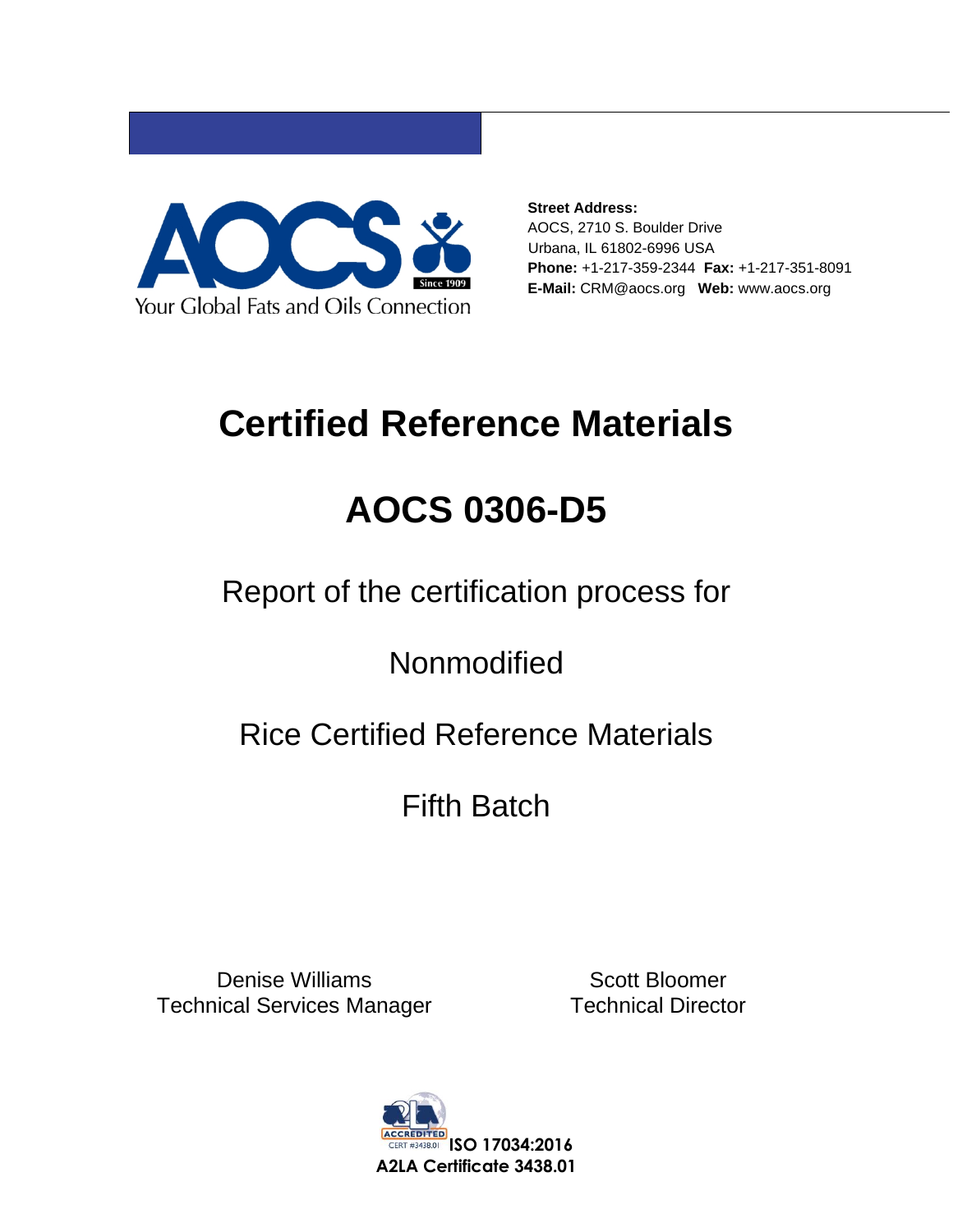#### **Legal Notice**

Neither AOCS nor any person acting on behalf of AOCS is responsible for the use which might be made of the following information.

#### **AOCS Mission Statement:**

AOCS advances the science and technology of oils, fats, proteins, surfactants, and related materials, enriching the lives of people everywhere.

More information regarding AOCS is available at http://www.aocs.org

Report of Certification for 0306-D5 Page 2 of 12 ©AOCS, 2020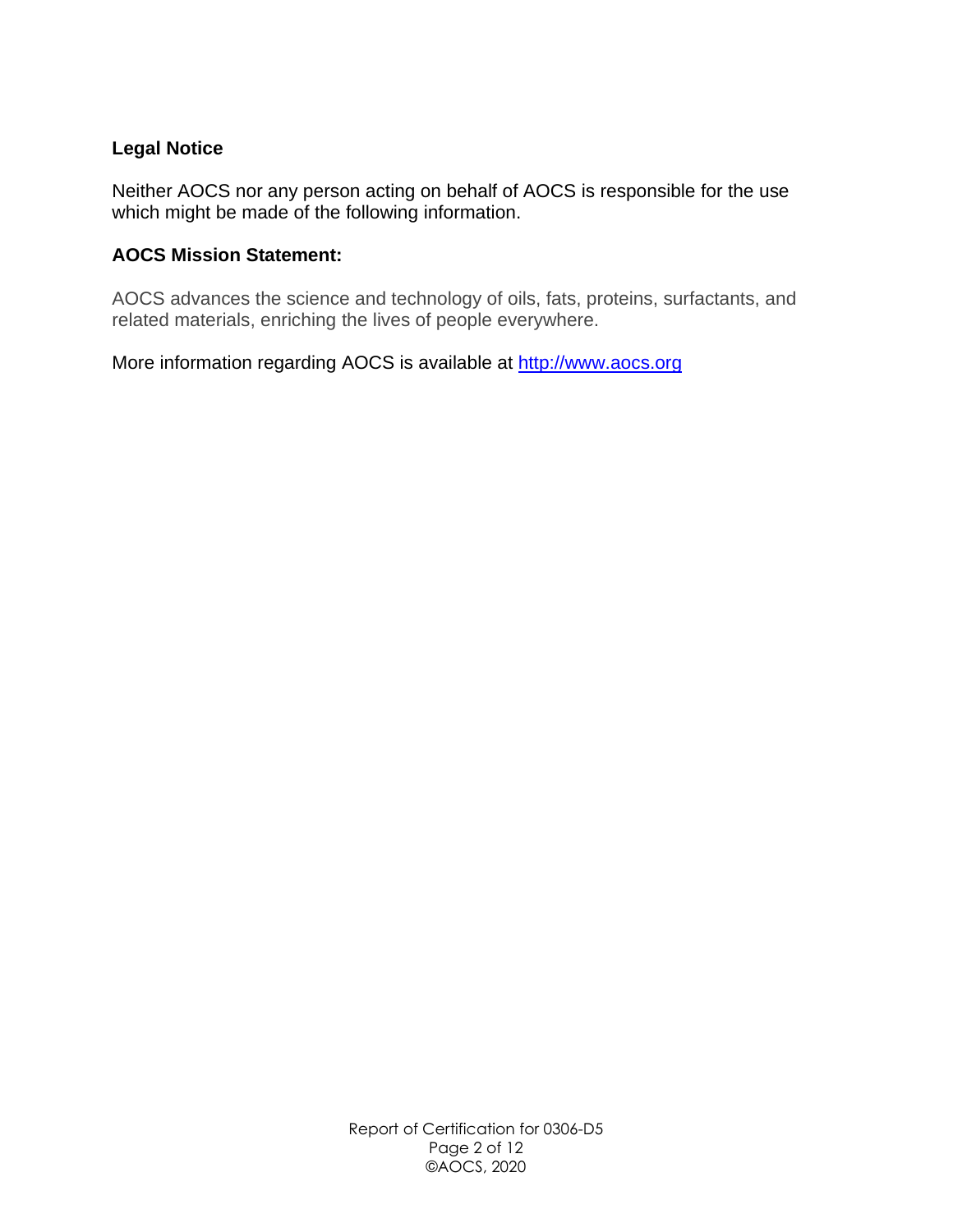#### **Contents**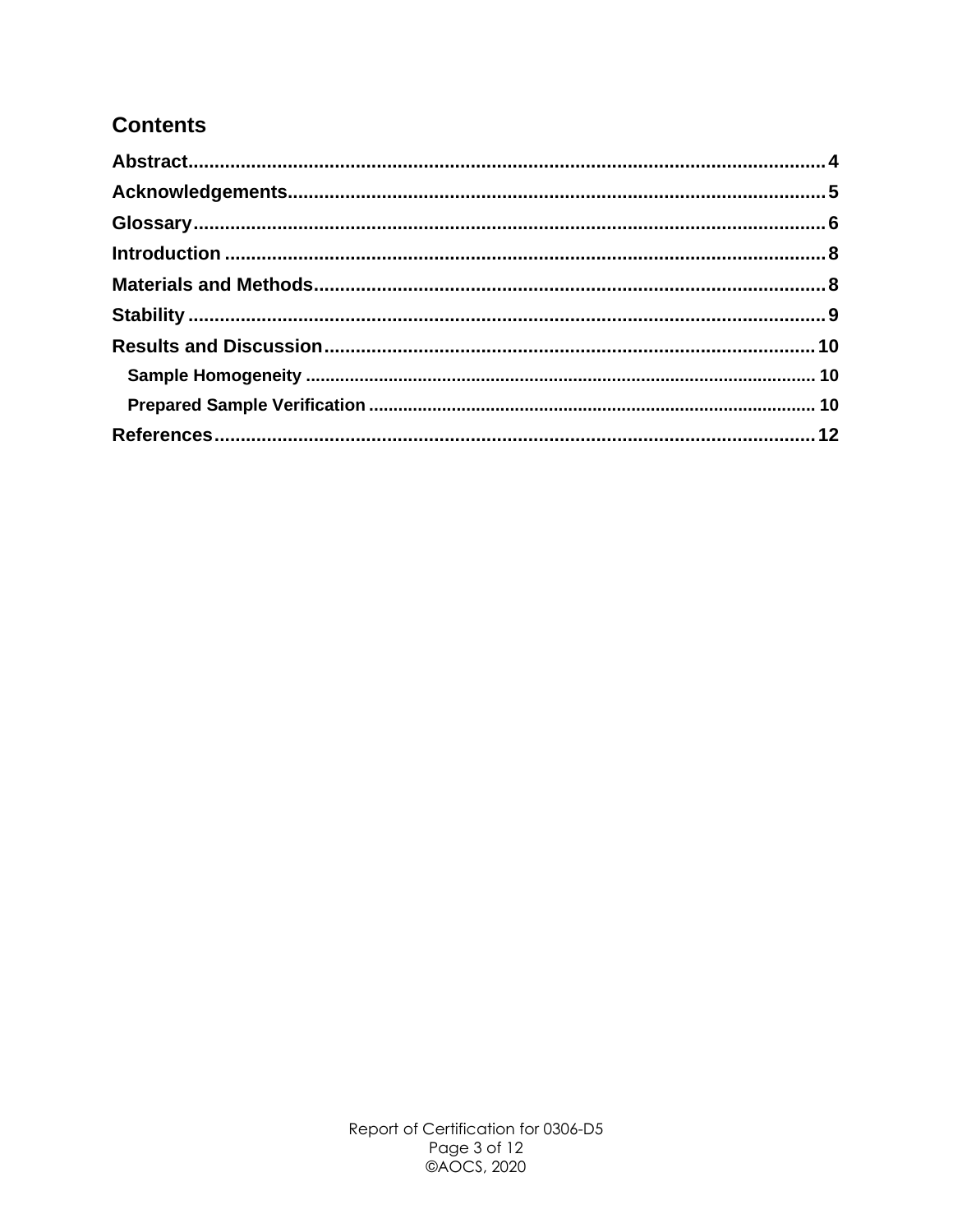## <span id="page-3-0"></span>**Abstract**

This report describes the preparation and certification of the Rice CRM AOCS 0306-D5 produced by AOCS Technical Services in 2018. The CRMs have been prepared according to ISO 17034:2016 and are intended to serve as control material for third party testing of Rice for transformation events. The absence of LLRice62 was verified using event-specific, qualitative PCR analysis by Eurofins-GeneScan, New Orleans, LA (an ISO 17025 Accredited laboratory). AOCS 0306-D5 is available in 0.5 mL skirted screw-cap self-sealing tubes. The nonmodified rice DNA was provided by Bayer CropScience. Nonmodified rice leaf tissue genomic DNA was extracted from clean leaves at Bayer CropScience. The leaf tissue genomic DNA sample shall be stored dry in a sealed container at +4 °C in the dark.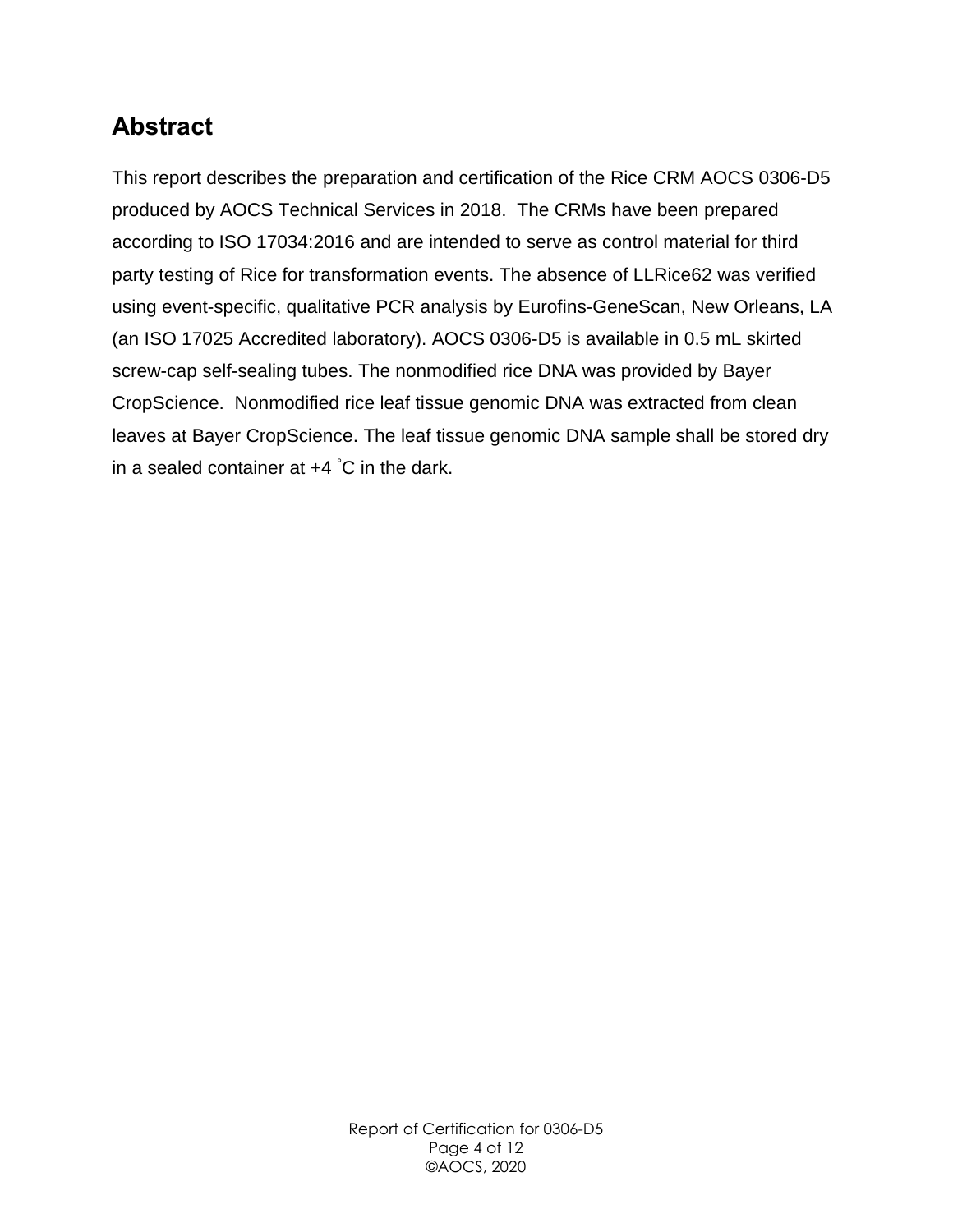## <span id="page-4-0"></span>**Acknowledgements**

The authors would like to express sincere appreciation and gratitude to several individuals and their companies for support and guidance throughout this project. Thanks go to Ray Shillito and Benoit Maes, Bayer CropScience, for offering AOCS the opportunity to manufacture and distribute these products; to Heather Waxdahl, SGS-Midwest for packaging the samples; and to Frank Spiegelhalter, Greg Ditta, E. Pearce Smith, and Daniel Thompson, Eurofins-GeneScan for event-specific, qualitative PCR analysis including the provision of information on running the analyses and interpreting the results.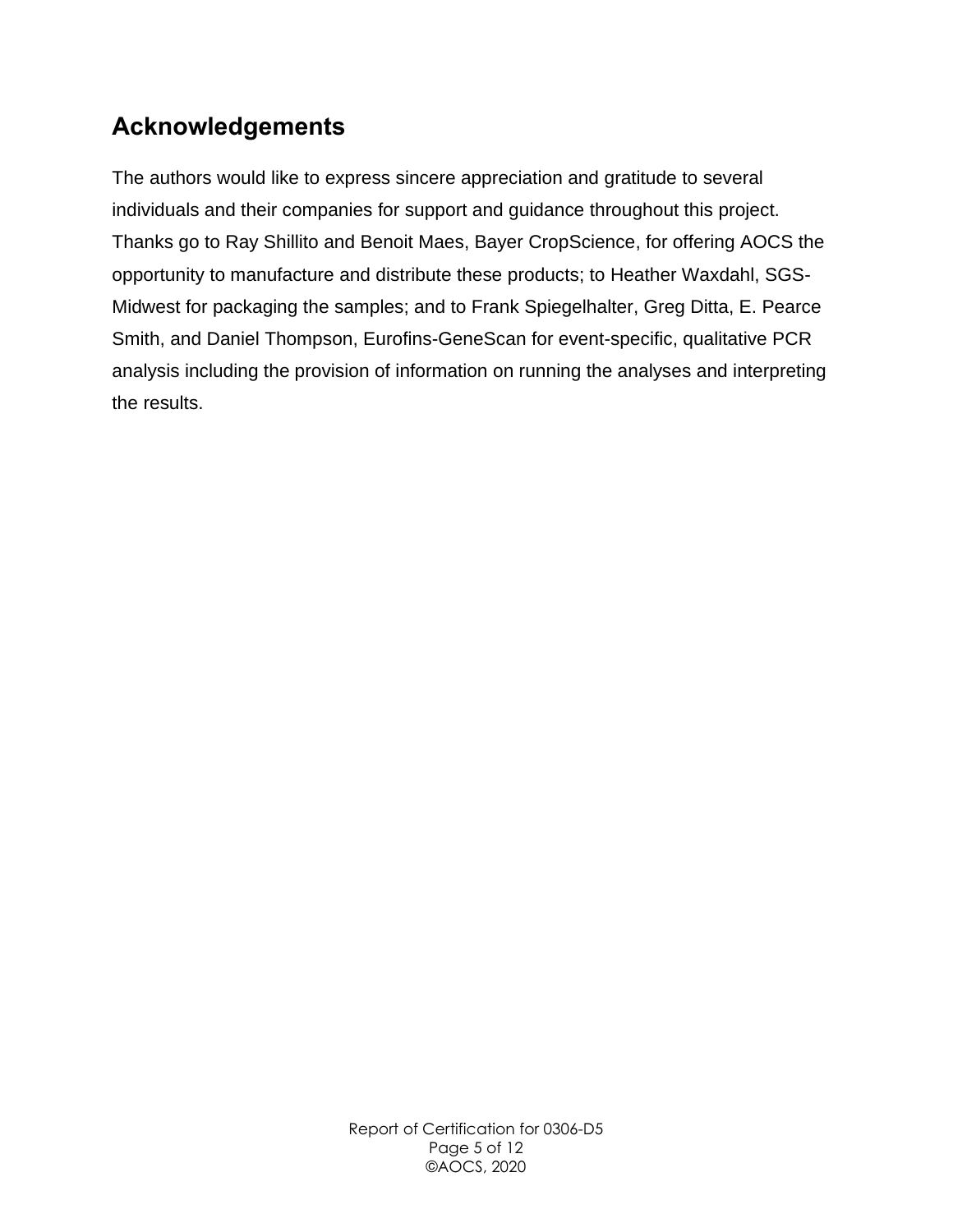## <span id="page-5-0"></span>**Glossary**

| <b>American Oil Chemists' Society</b>                                                                                                                                                                                                                                                                               |
|---------------------------------------------------------------------------------------------------------------------------------------------------------------------------------------------------------------------------------------------------------------------------------------------------------------------|
| Crop variety with no history of transgenic technology and is<br>produced through traditional plant-breeding techniques that<br>rely on selecting and mating parent plants possessing<br>promising traits and repeatedly selecting for superior<br>performance among their offspring                                 |
| Deoxyribonucleic Acid is the linear, double-helix<br>macromolecule that makes up the genetic material of most<br>organisms                                                                                                                                                                                          |
| Lowest level at which target DNA can be detected in a<br>sample                                                                                                                                                                                                                                                     |
| <b>European Commission</b>                                                                                                                                                                                                                                                                                          |
| The full set of genes and associated DNA characteristic of<br>an organism                                                                                                                                                                                                                                           |
| International Organization for Standardization                                                                                                                                                                                                                                                                      |
| Organism that has had genetic sequences modified using<br>molecular-level techniques                                                                                                                                                                                                                                |
| Polymerase Chain Reaction: technique used to determine<br>whether a sample of plant tissue contains a specific DNA<br>sequence. PCR relies on primer sets that attach to a<br>specific target DNA sequence and DNA polymerases that<br>produces copies of the target sequence for identification and<br>measurement |
|                                                                                                                                                                                                                                                                                                                     |

Report of Certification for 0306-D5 Page 6 of 12 ©AOCS, 2020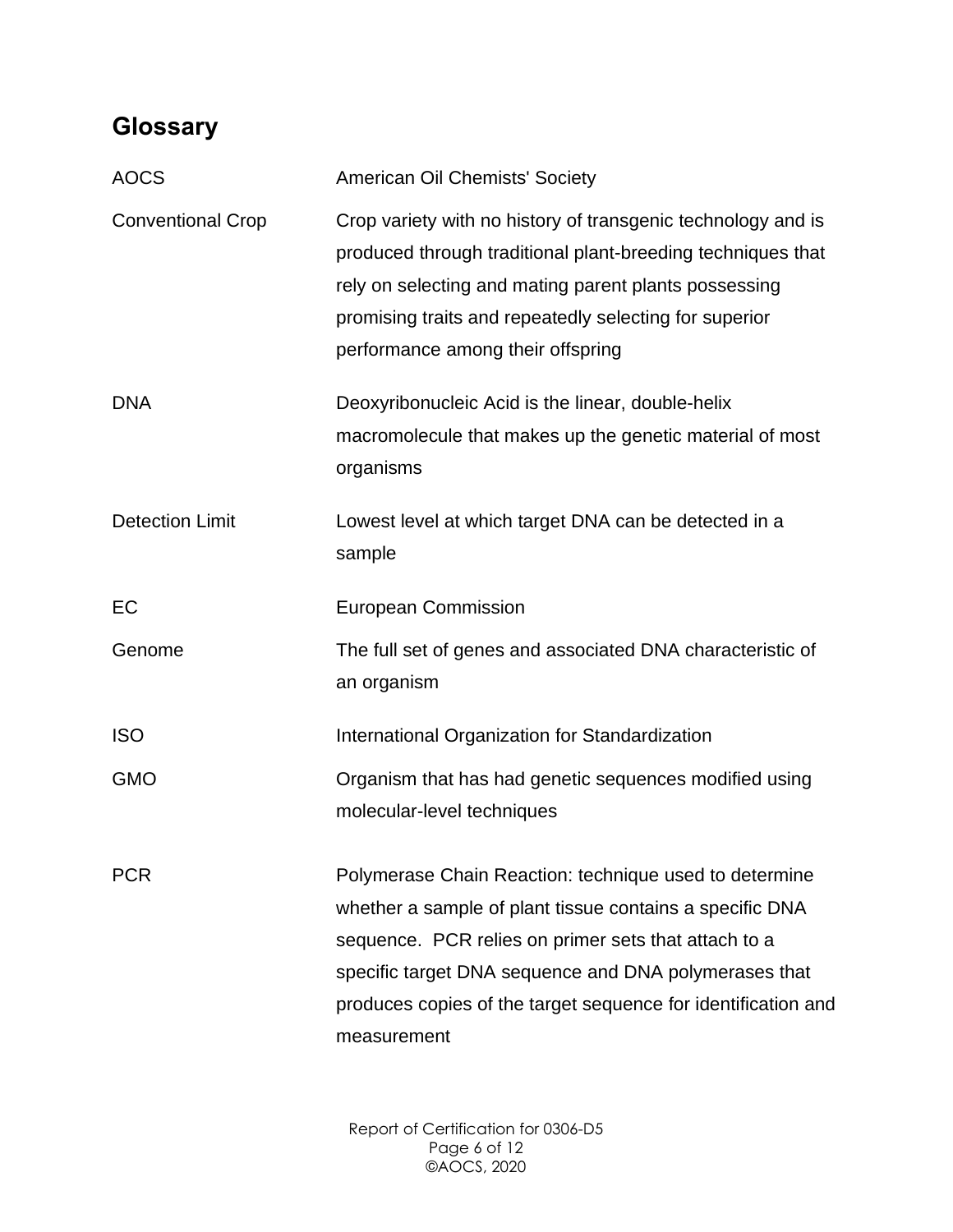| <b>Qualitative PCR</b>    | PCR methods that determine the presence or absence of a   |
|---------------------------|-----------------------------------------------------------|
|                           | specific target DNA sequence at or above the level of     |
|                           | detection provided by the official method                 |
|                           |                                                           |
| <b>Quantitation Limit</b> | Lowest level at which the amount of targeted DNA sequence |
|                           | in a sample can be reproducibly measured                  |
|                           |                                                           |
| <b>Quantitative PCR</b>   | PCR methods that estimate the relative amount of target   |
|                           | DNA sequence in a mixture of DNA molecules                |

Report of Certification for 0306-D5 Page 7 of 12 ©AOCS, 2020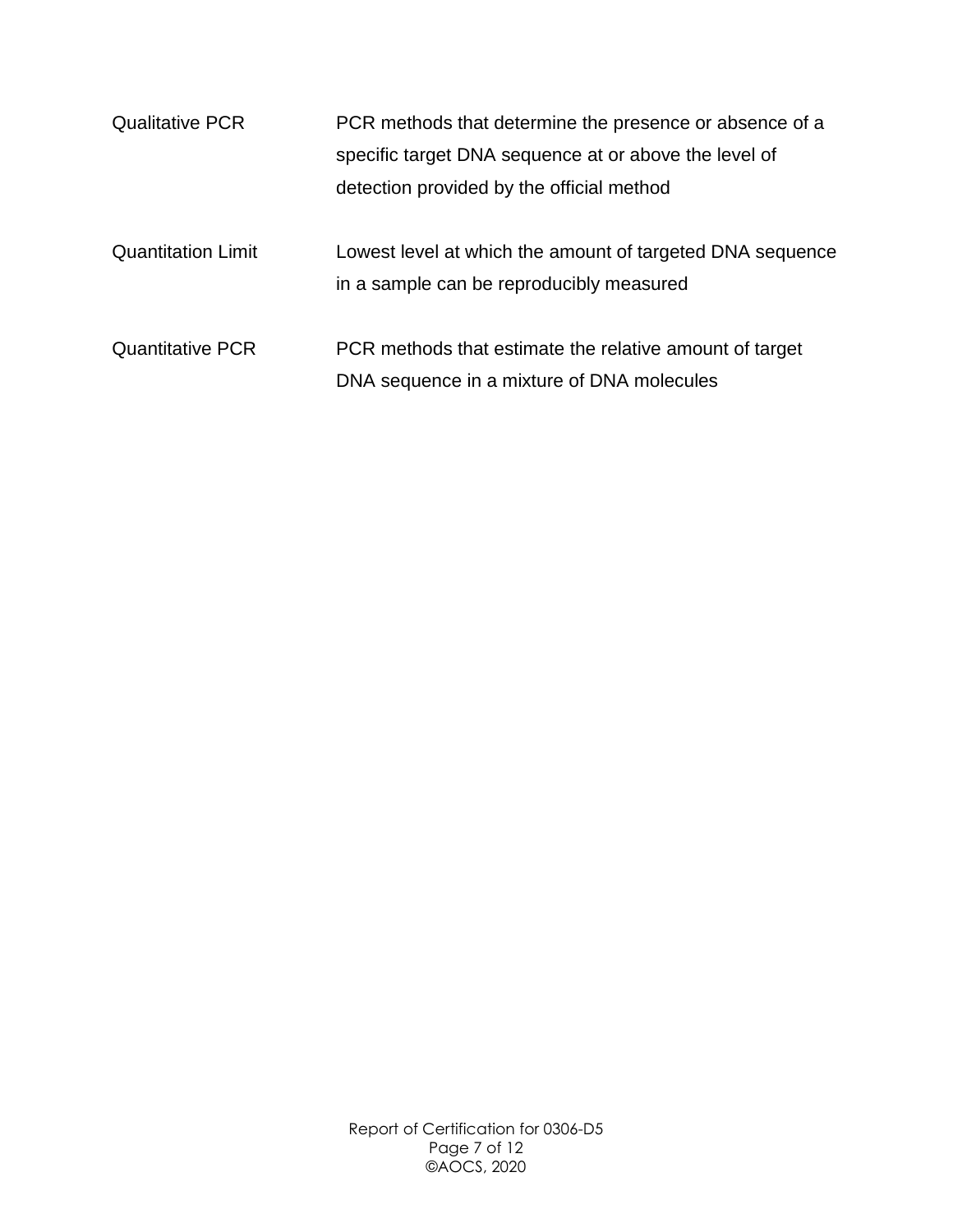### <span id="page-7-0"></span>**Introduction**

Plant genetic modification is an extension of traditional plant breeding. It allows plant breeders to develop crops with specific traits including insect, disease, and herbicide resistance; processing advantages; and nutritional enhancement. An important component for identifying these new traits is a Certified Reference Material created from leaf, seed, or grain containing the new trait as well as a CRM created from the conventionally bred matrix. The European Commission has mandated that from 18 April 2004, a method for detecting a new event derived from transgenic technology and Certified Reference Material must be available before the EC will consider authorizing acceptance of a new crop derived from transgenic technology. Several nations outside Europe also require grain and ingredients to be labeled above a threshold level before accepting a shipment.

To meet the above regulatory requirements for GMO determination, AOCS 0306-D5 was manufactured from rice DNA according to ISO 17034 and in accordance with EC No 1829/2003. The CRM is available from AOCS.

### <span id="page-7-1"></span>**Materials and Methods**

Bayer CropScience prepared the bulk material by taking source leaf material from plants which had been tested individually using several quality standards and was grown from seeds harvested from plants that had themselves passed the same criteria. Plants not meeting the quality standards were removed and destroyed. Leaf material was harvested from the plants which met the quality standards and frozen immediately and stored at -70 °C. The genomic DNA was extracted from leaves of one or more plants according to CTAB-based (Doyle JJ and Doyle JL, 1987) protocol. The integrity and concentration of the genomic DNA was determined by electrophoresis in a 1.0% agarose gel and ethidium bromide-staining and compared to lambda molecular weight standards by digital imaging quantification. The concentration measurement was done in triplicate, repeated in three different gels. No indications for physical degradation were apparent and the DNA migrated at positions higher than 40 Kb.

> Report of Certification for 0306-D5 Page 8 of 12 ©AOCS, 2020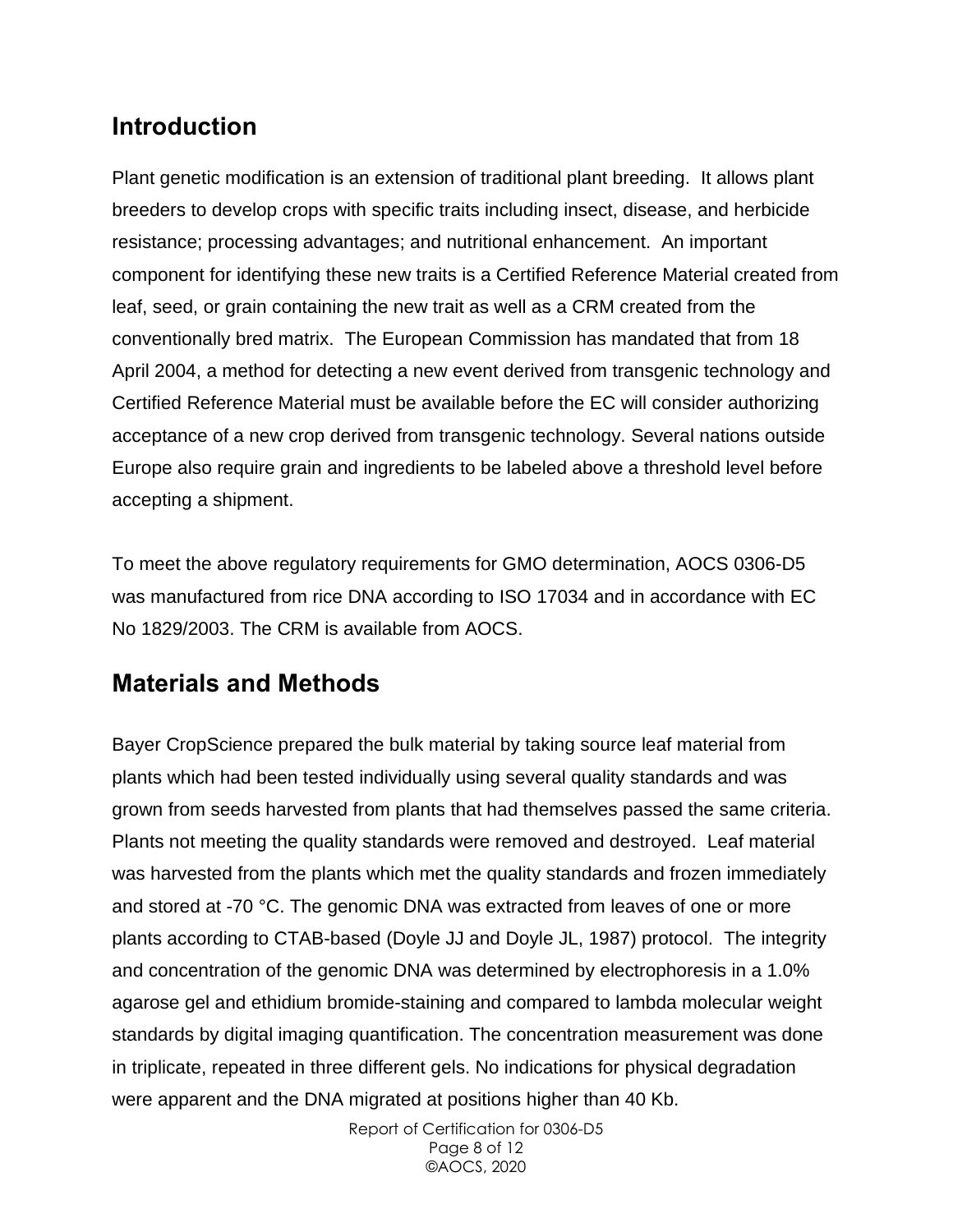Bayer CropScience delivered 2 mg of nonodified rice leaf tissue genomic DNA to AOCS. Five (5) working samples of DNA, 10 μg each, were prepared from the composite and sent to Eurofins-GeneScan, New Orleans, LA (an ISO 17025 Accredited laboratory) for event-specific, qualitative PCR analysis to screen for the absence of LLRice62. This testing was for absence confirmation as well as homogeneity purposes.

The leaf used to manufacture the non-modified materials was shown to contain the absence of LLRice62 using PCR protocols at Eurofins-GeneScan, New Orleans, LA (an ISO 17025 Accredited laboratory). The non-modified rice leaf DNA was packaged by SGS-Midwest Seed Services in sterile, 0.5 mL skirted screw-cap self-sealing tubes in aliquots of 10 μg DNA.

AOCS used the Random Number Generator function of Microsoft Excel to select samples for verification of gene presence, homogeneity, and to rule out degradation during packaging. Sample numbers AOCS 0306-D5: 24, 112, 149, 166, and 170 were sent to Eurofins-GeneScan, New Orleans, LA (an ISO 17025 Accredited laboratory) for event-specific, qualitative PCR analysis to screen for LLRice62 presence in the samples.

### <span id="page-8-0"></span>**Stability**

Stability of these CRMs has been listed as 1 year from the introduction date. The materials were sealed and stored in the dark at +4 °C, therefore not exposed to air and are expected to be stable for longer than the estimated expiration date. The stability of the leaf tissue genomic DNA material will be reevaluated annually. If the samples still test negative for the presence of LLRice62, the certificates will be extended.

> Report of Certification for 0306-D5 Page 9 of 12 ©AOCS, 2020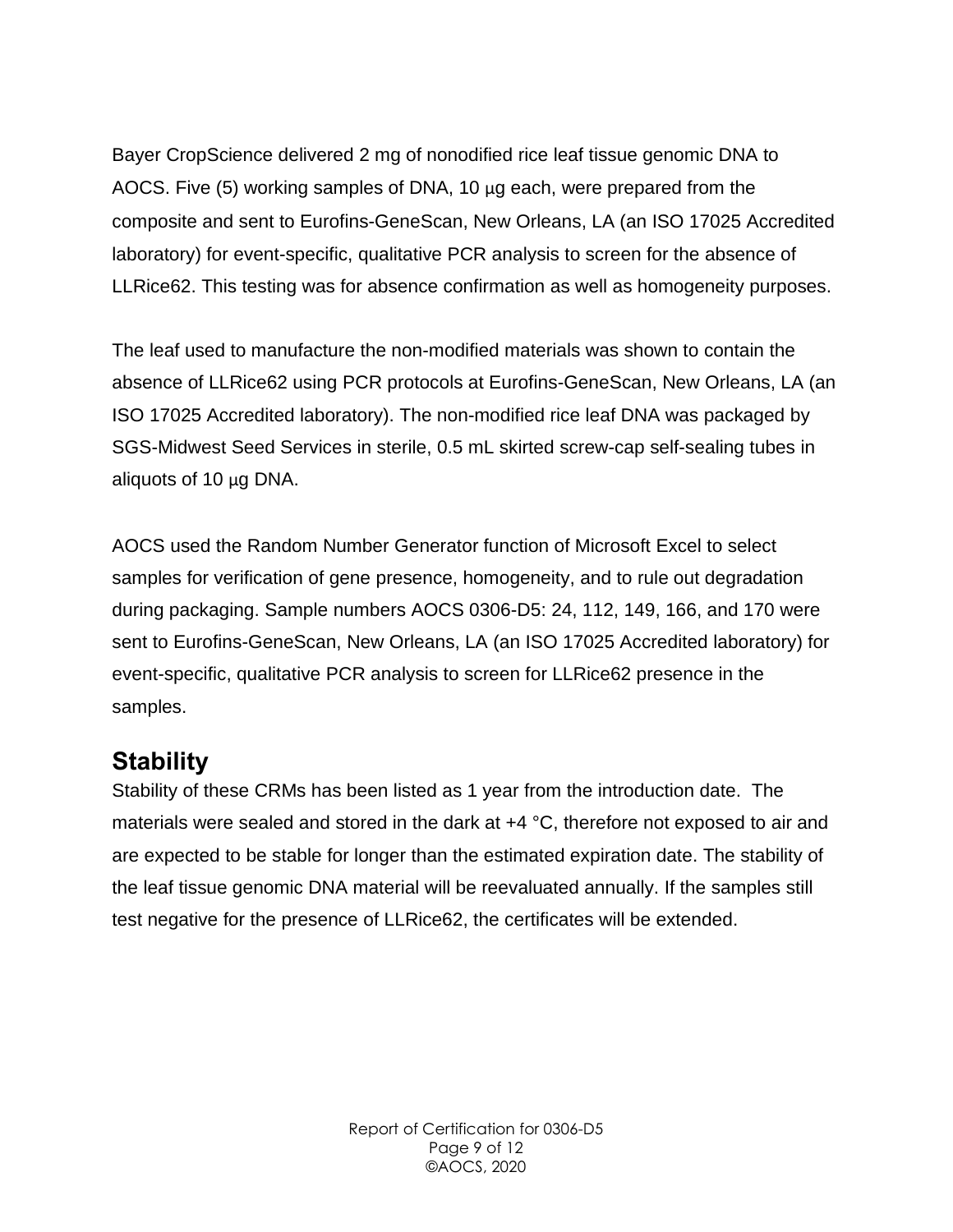## <span id="page-9-0"></span>**Results and Discussion**

#### <span id="page-9-1"></span>**Sample Homogeneity**

The PCR data for the non-modified homogeneity samples is presented in Table 1.

| Table 1. Results of the homogeneity testing performed by Eurofins-GeneScan,<br>New Orleans, LA (an ISO 17025 Accredited laboratory) on the non-modified bulk<br>material 0306-D5 provided by Bayer CropScience |                          |  |
|----------------------------------------------------------------------------------------------------------------------------------------------------------------------------------------------------------------|--------------------------|--|
| <b>Sample</b>                                                                                                                                                                                                  | <b>LLRice62 Presence</b> |  |
| Homogeneity Sample 1                                                                                                                                                                                           | Negative                 |  |
| Homogeneity Sample 2                                                                                                                                                                                           | <b>Negative</b>          |  |
| Homogeneity Sample 3                                                                                                                                                                                           | <b>Negative</b>          |  |
| Homogeneity Sample 4                                                                                                                                                                                           | <b>Negative</b>          |  |
| Homogeneity Sample 5                                                                                                                                                                                           | <b>Negative</b>          |  |

#### <span id="page-9-2"></span>**Prepared Sample Verification**

After the bulk material was packaged, five (5) samples were identified by the Microsoft Excel Random Number Generator and sent to Eurofins-GeneScan, New Orleans, LA (an ISO 17025 Accredited laboratory) for event-specific, qualitative PCR analysis. These results are presented in Table 2. This data confirms the absence of LLRice62 after the packaging of AOCS 0306-D5. These results are consistent with the homogeneity data presented in Table 1.

> Report of Certification for 0306-D5 Page 10 of 12 ©AOCS, 2020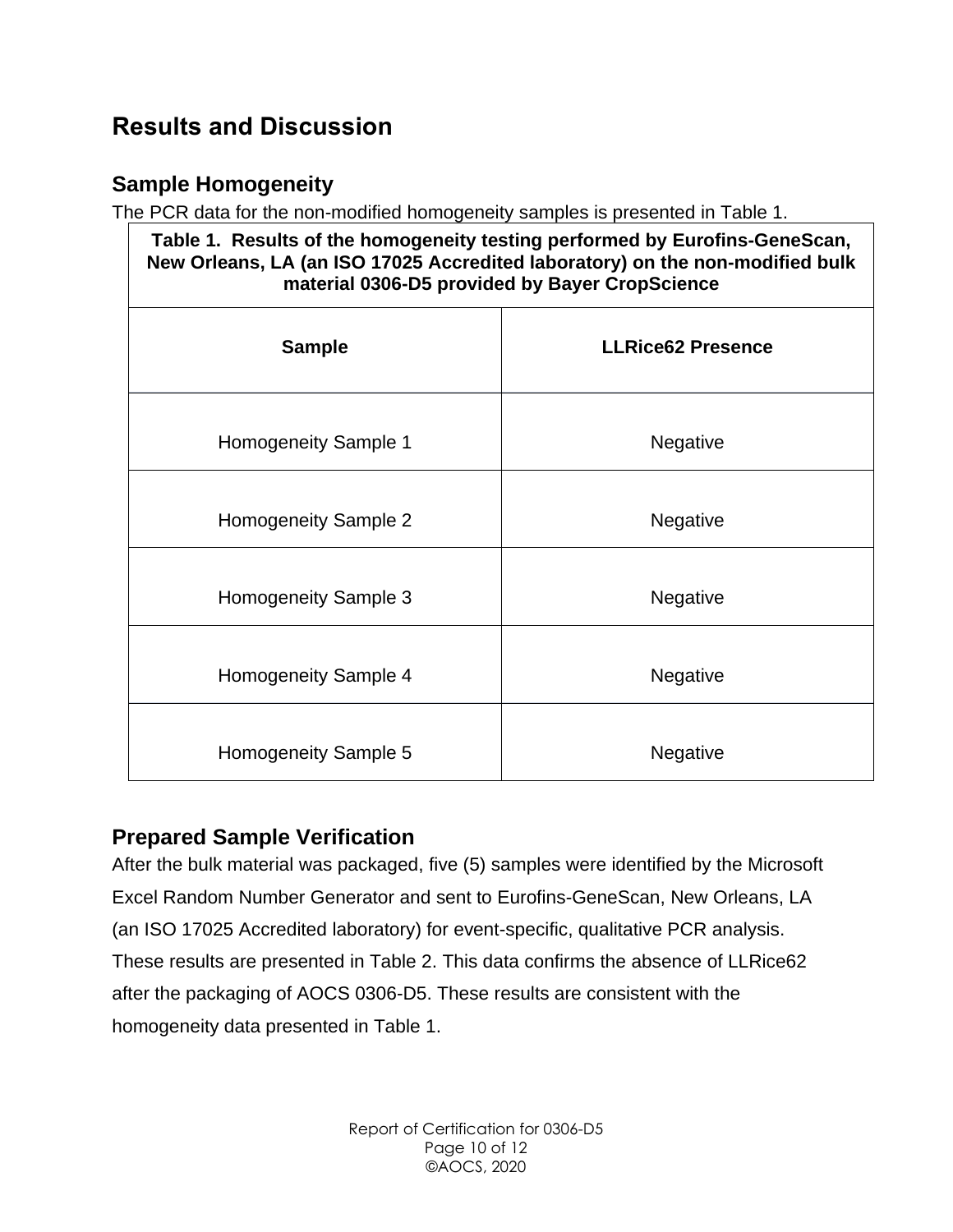#### **Table 2. Results for the verification of AOCS 0306-D5 Non-Modified Rice 0306- D5 material as tested by Eurofins-GeneScan, New Orleans, LA (an ISO 17025 Accredited laboratory) with Non-Modified event-specific, qualitative PCR analysis.**

| anaryoio.        |                          |  |
|------------------|--------------------------|--|
| <b>Sample</b>    | <b>LLRice62 Presence</b> |  |
| AOCS 0306-D5 24  | Negative                 |  |
| AOCS 0306-D5 112 | Negative                 |  |
| AOCS 0306-D5 149 | Negative                 |  |
| AOCS 0306-D5 166 | Negative                 |  |
| AOCS 0306-D5 170 | Negative                 |  |